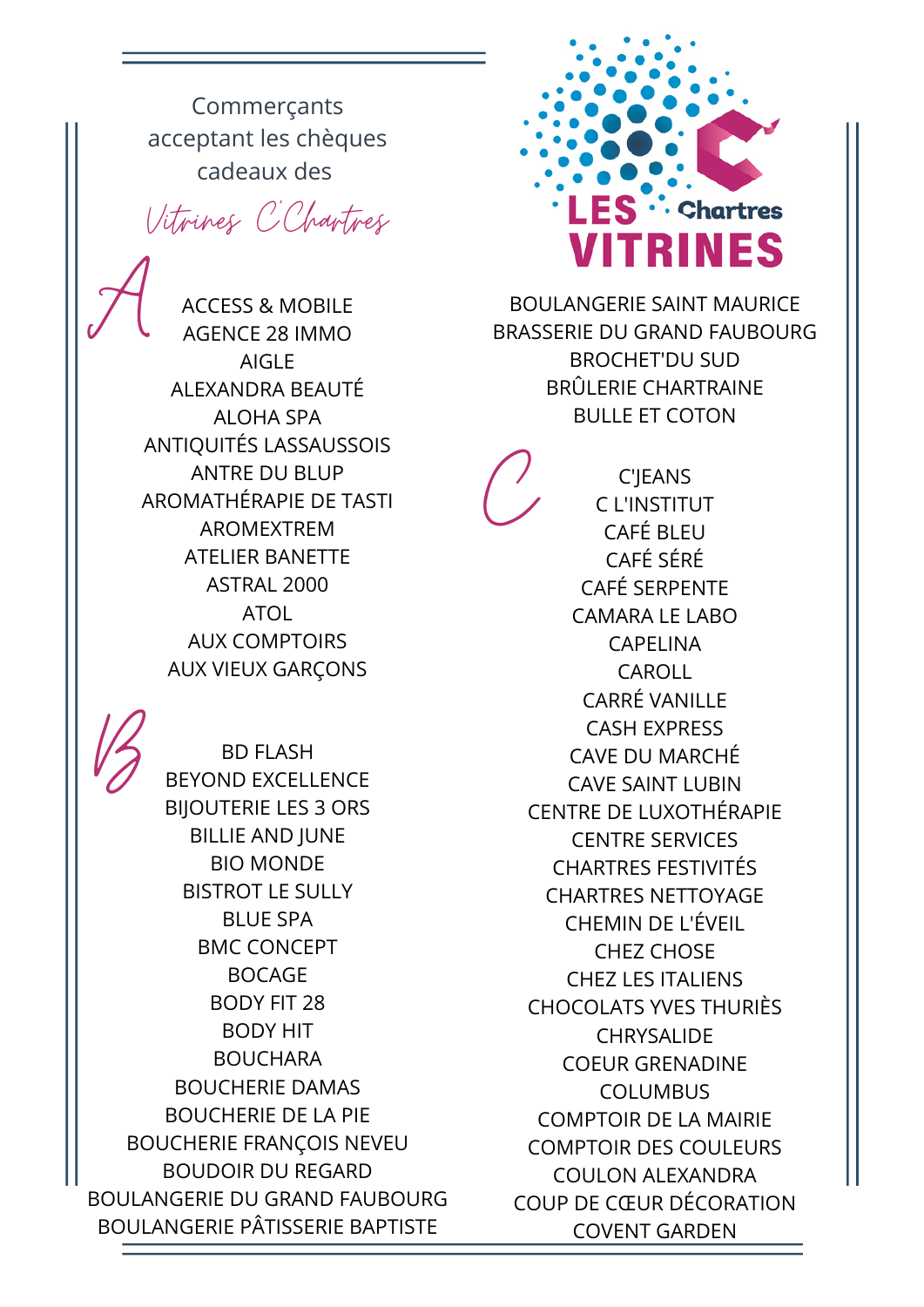

CRÈPERIE DU CYGNE CREP'SALADS CUIR ET FLAMMES CULINARION CYCLES CONORD **CYMBELINE** CYRIL AVERT

HAPPY SPHERE HISTOIRES D'HAIR HORLOGERIE JOUSSET

D COMME DANSE DARMIGNY SPORTS DAY BY DAY DE NEUVILLE DÉLICES LAMARQUE DESSANGE DISTRI CLUB MEDICAL DIVINE ET BIO DOMINO'S PIZZA DUBBLE

JARDINERIE DU BOIS PARIS JEAN LOUIS DAVID JOLIES MÔMES JULIETTE CONCEPT STORE

 $\sum$  INTER CAVES

ELOBURO<br>ELSA LINGERIE<br>ENDURANCE SHOP ELSA LINGERIE ERAM ETAM LINGERIE

FACTORY BAR
FERME SAINTE SUZANNE FEUILLETTE CHARTRES FNAC FOODIE'S FACTORY

> **GALERIE DU VITRAIL** GALLAS OPTIQUE GAMM VERT GRAND LITIER GROTTE DE BRIQUES

KARTING DE CHARTRES KRAFT **KRYS** 

LA CASA TROPICAL LA CHOCOLATERIE LA CIVETTE LA COQUARDE LA CURIEUSE LA GUINGUETTE DE CHARTRES LA MAISON CHARTRAINE LA MIE CÂLINE LA MUSARDINE LA PASSACAILLE LA PÂTISSERIE DE CHARTRES LA RÉCRÉ L'ATELIER COIFFURE SÉVERINE L'ATELIER DE FILOUCHE L'ATELIER DE L'OZANNE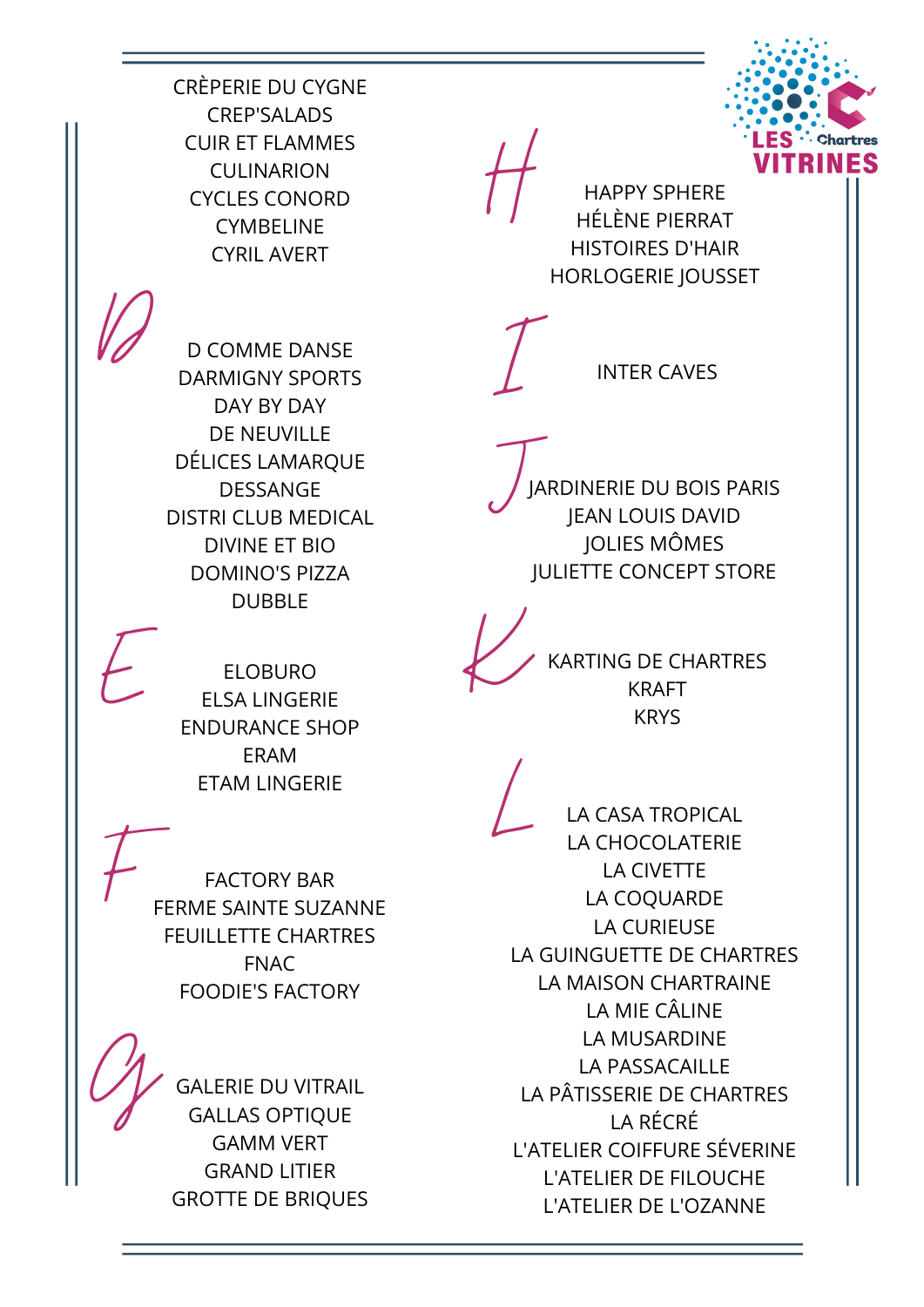

L'ATELIER GOURMAND LE BŒUF COURONNÉ LE CATHÉDRALE LE GARAGE LE GRAND MONARQUE LE MOLIÈRE LE MONDE DE SAM LE REVERDY LE STORE LE TRÈS SUPERBE LE TRIPOT LE WELCOME L'ÉCOLE DE LA RÉUSSITE L'EPSILON LES 3 CHOUX LES ATELIERS GÉNÉRAUX LES DÉCORS DE MAÏTÉ LES FEUILLANTINES LES PETITES CANAILLES LES ROIS MAGES LES SERRES DU PLATEAU LES VOISINS L'ESCALIER L'ESTOCADE L'ÉTOILE DU SUD LIBRAIRIE L'ESPERLUÈTE LILY AND CO L'INSTITUT DE FANY L'INSTITUT D'ÉVE LISENN LISSAC L'OCCITANE EN PROVENCE LOCO LOGE BY CAMILLE

MA FERME EN VILLE MAISON PONT MAISON THIERRY MARIE FRANCE BOUTIQUE MARIO LONGCHAMP

MARQUES UP MARQUETERIE LE GALLUDEC MARYVONNE BOUTIQUE MB INFORMATIQUE MIRA'BELLE MON MARCHÉ BIO **MONOPRIX** MOULIN DE PONCEAU

**WEW MARK** NOCIBÉ NUANCES BY A

> O <sup>O</sup> TIRE BOUCHON **OKAÏDI** OSCAR FAMILY

PÂTINE PHARE SAINT LOUIS PHONES & GAMES PIQUETTE DE LUXE PITAYA PIZZERIA EVORA POMME CANELLE

**P** ROCHE BOBOIS

S.LINE COIFFURE SERGE BLANCO S'HABILLER AUTREMENT